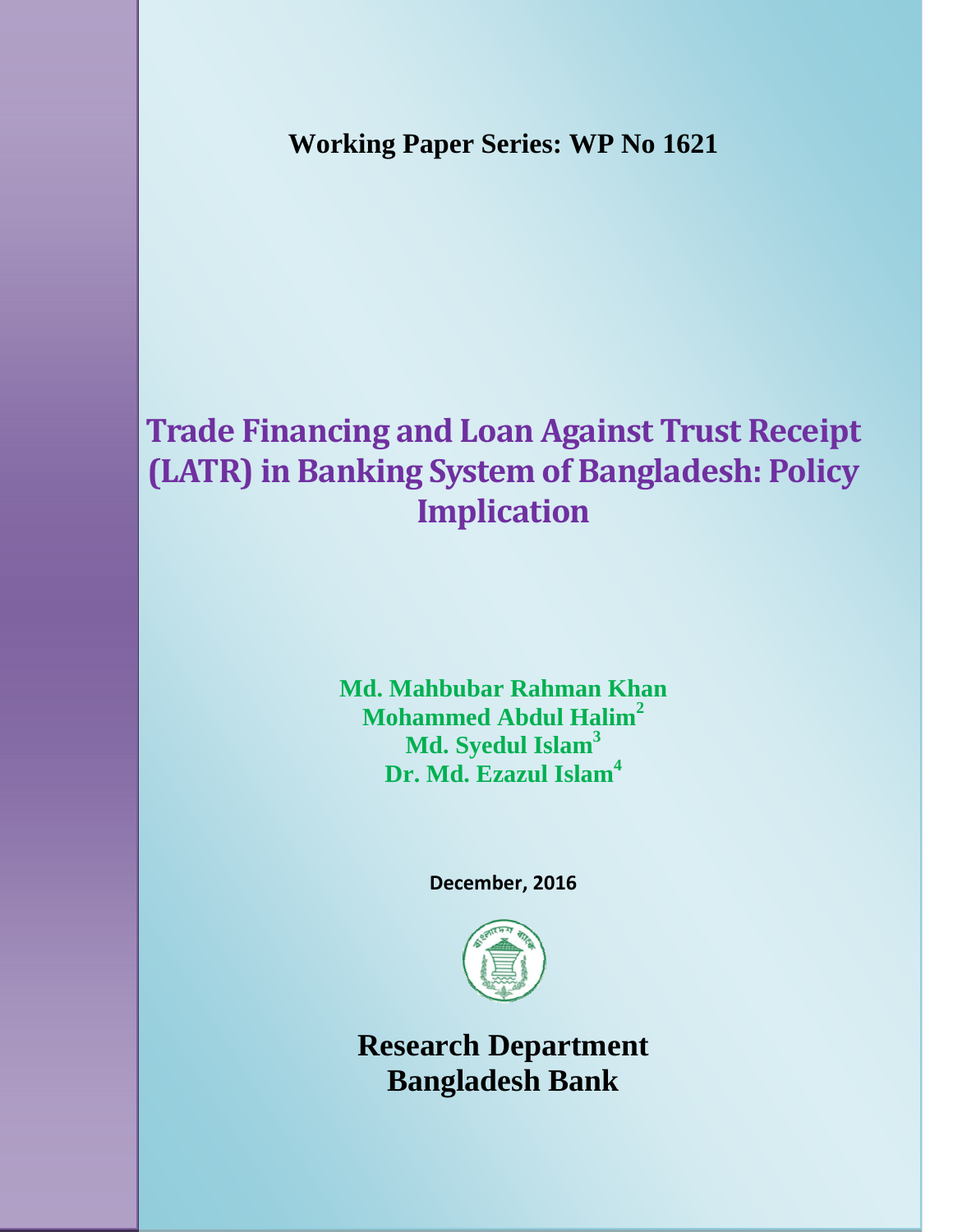# Trade Financing and Loan Against Trust Receipt (LATR) in Banking System of Bangladesh: Policy Implication

Md. Mahbubar Rahman Khan<sup>1</sup> Mohammed Abdul Halim<sup>2</sup> Md. Syedul Islam<sup>3</sup> Dr. Md. Ezazul Islam<sup>4</sup>

#### **Abstract**

 The main objectives of the paper are to analyze the extent of loan against trust receipts ( LTR ) facility given by the commercial banks to their clients (importers/exporters/entrepreneurs) against Letter of Credit (L/C) and to identify the malpractices of LTR facility. The paper uses both secondary and primary data. The primary data have been collected from clients and respective banks manager through a sample survey during 2012-2013. The major finding is that the LTR facility was misused. It was subject to malpractices by both banks and clients. A huge amount of LTR loan was stacked up and converted into term loan. A part of term loan was classified as NPL which is a major concern for the central bank as well as commercial banks.

JEL Classification: F10, F34, G21 Key words: Trade financing, LTR, L/C, NPL and Term loan.

 $\overline{a}$ 

<sup>&</sup>lt;sup>1,2,3</sup> Deputy General Manager, Research Department, Bangladesh Bank, Central Bank of Bangladesh. and <sup>4</sup> General Manager, Chief Economist Unit, Bangladesh Bank. The author would like to thank Biru Paksha Paul and Md. Akhtaruzzaman for their valuable comments and suggestions. Views expressed in the article are authors own and do not necessarily reflect that of the Bangladesh Bank. All comments are welcome at ezazul.islam@bb.org.bd and syedul.islam@bb.org.bd.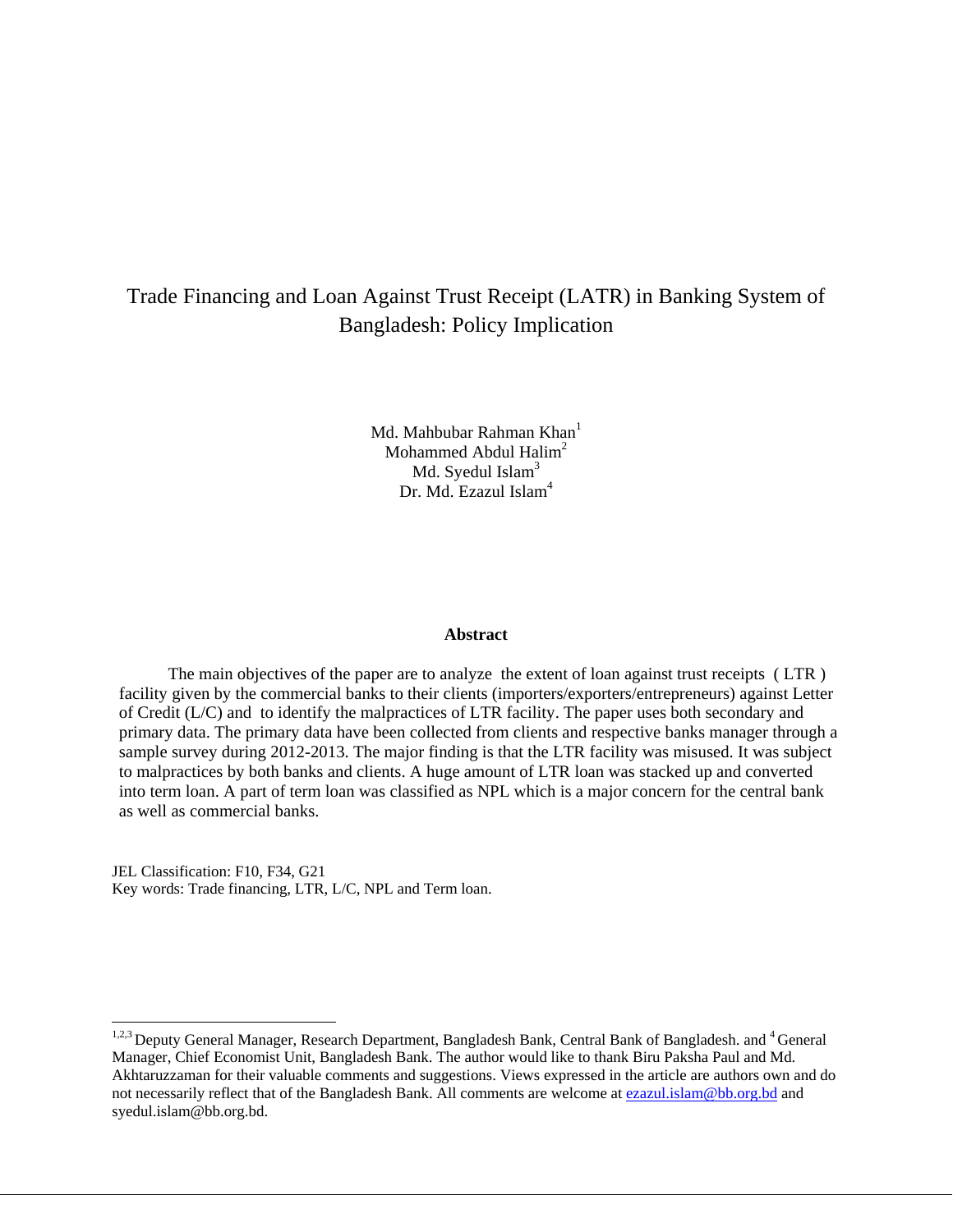#### **I. Introduction**

 Banks play an important role in trade financing in Bangladesh. Banks in Bangladesh disbursed a lion share of credit in trade financing. Data show that about 38 percent of total private sector credit on average went to trade and commerce financing during the five years. Of this , about 15 percent on average is foreign trade financing and rest of domestic trade financing. Historically, trade finance market was considered liquid and well functioning and accordingly did not attract much attention from policymakers (BIS, 2014). In the banking system of Bangladesh, in recent past, the sector has experienced a periods of stress, most notably since 2011. Banking sector experienced a stress in term of liquidity shortage along with increase of term loan , NPL and interest rate during 2011-2013. Malpractices in trade financing was the major causes of stress faced banks during the period. The paper explores the trade financing and uses of loan during the period.

 Foreign trade financing is constituted mainly import and export financing in banking system of Bangladesh. Banks support trade financing through a wide range of products that help their customers manage their international payments and associated risks, and provide needed working capital. The term "trade finance" is generally reserved for bank products that are specifically linked to underlying international trade transactions (exports or imports). As such, a working capital loan not specifically tied to trade is generally not included in this definition. Trade finance products typically carry short-term maturities, though trade in capital goods may be supported by longer-term credits. The focus of this report is on short-term trade finance, both because it funds a much larger volume of trade and because of its interactions with bank funding conditions.

 BIS (2014) reported that "...0ne of the most common and standardized forms of bankintermediated trade finance is a *letter of credit (L/C)*. L/Cs reduce payment risk by providing a framework under which a bank makes (or guarantees) the payment to an exporter on behalf of an importer once delivery of goods is confirmed through the presentation of the appropriate documents. For the most part, L/Cs represents off-balance sheet commitments, though they may at times be associated with an extension of credit. This can occur, for example, if an import L/C is structured to allow the importer a period of time (known as "usance") before repaying the bank for the payment it made on the importer's behalf"'.

 Banks in Bangladesh help to meet working capital needs by providing trade finance loans to exporters and importers. The common loan documentations are loan against import merchandise (LIM), loan against trust receipts (LTR) and pre-shipment credit (PC) which are linked either to an L/C or to other forms of documentation related to the underlying trade transaction.

Trade financing through L/C and LTR increased sharply during 2010-2013 in Bangladesh. Banks prefer LTR loan due to higher earning of revenue and the self liquidating nature (Ali & Howlader, 2005). Proper documentation, market condition and honesty of bankers to select genuine importers and exporters are the crucial factors for recovering trade financing loan. Data on L/C and LTR show that banks disbursed huge loan through LTR during 2009-2013 and these loan stacked up. As a result, amount of NPL increased sharply to BDT 427 billion in 2012 from BDT 226.5 billion in 2011. Banks suffered from liquidity problem, reflecting in call money rate. Call money rate jumped to 15 percent in FY12 from 6.6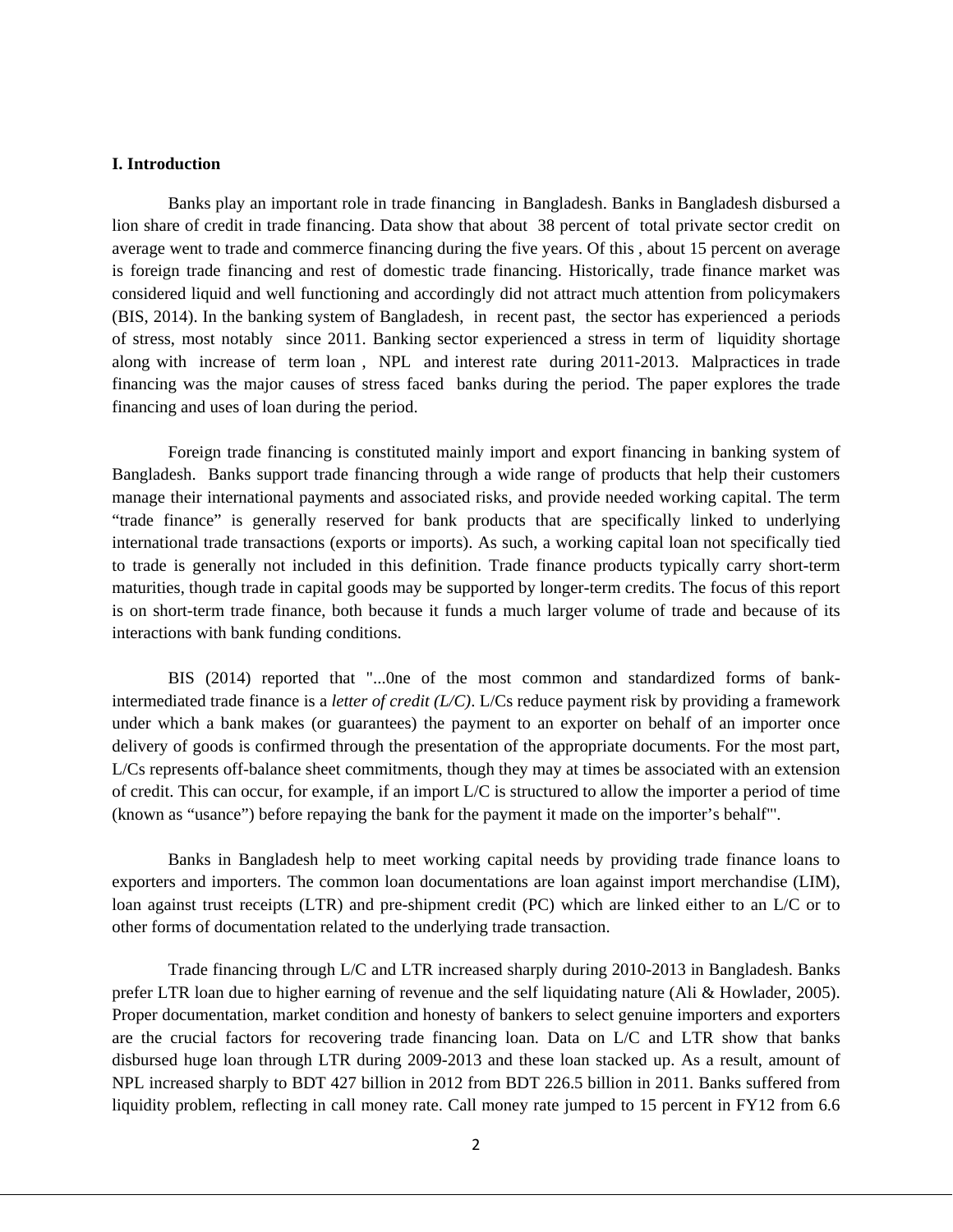percent in FY10 (BB,2014-2015). Banks converted some LTR loan to term loan and term loan also increased during that time. The outstanding LTR loan stood at BDT 320.75 billion in 2015. Of this amount, BTD 20.63 was NPL which is about 4 percent in total NPL (BB,2015a).

 Malpractices in trade payment are common in banks of Bangladesh. Habib, Rahman, Alam and Hoque (2012) observe that "... There are trends of creating forced loan rescheduling, and converting nonfunded liability into funded liability in Bangladesh". Sometimes issuing bank had to make payment and create forced loan in favor of the importer. Although some malpractices are found in trade financing, import trade is highly dependent on bank financing. Nazia (2015) argues that a well-thought policy measures for import financing can remove problems of trade financing in Bangladesh.

In this backdrop, the objectives of the paper are given below:

- To analyze the extent of Loan against Trust Receipts (LTR) facility given by the commercial banks to their clients against Letter of Credit (L/C) and to identify the malpractices of LTR facility
- To analyze causes of conversion of LTR to term loan
- To identify whether conversion of LTR to term loan creates any problem in the banking system.
	- Loan diversion
	- Liquidity problem due to stuck up huge amount of LTR among few business group
	- Conversion of non funded liability to funded liability

 The reminder of the paper is structured as follows. Following introduction, section II describes the methodology and data. Section III analyses results and findings. Finally, section IV gives conclusion and policy implications.

# **II. Methodology and Data**

# **A. Data**

 Both primary and secondary data are used in the paper. Secondary data are collected from Bangladesh Bank's publication, i.e., Annual Report, Scheduled Bank Statistics, and Financial Stability Report. Consolidated data on L/C and LTR are collected from respective banks head office. Some information, views and primary data are collected from manager of banks branch and entrepreneurs/ importers/ clients through interview with structured questionnaire.

# **B. Sample Survey**

A sample domain of banks, branch location and entrepreneur clients was prepared based on number of L/C and LTR loan in respective banks. A study team constituted of officials of Research Department select banks and branches by location through discussion with banks officials. The paper uses data based 18 banks, 64 bank branches and 146 clients/entrepreneurs. The detailed sample distribution is given in Table 1.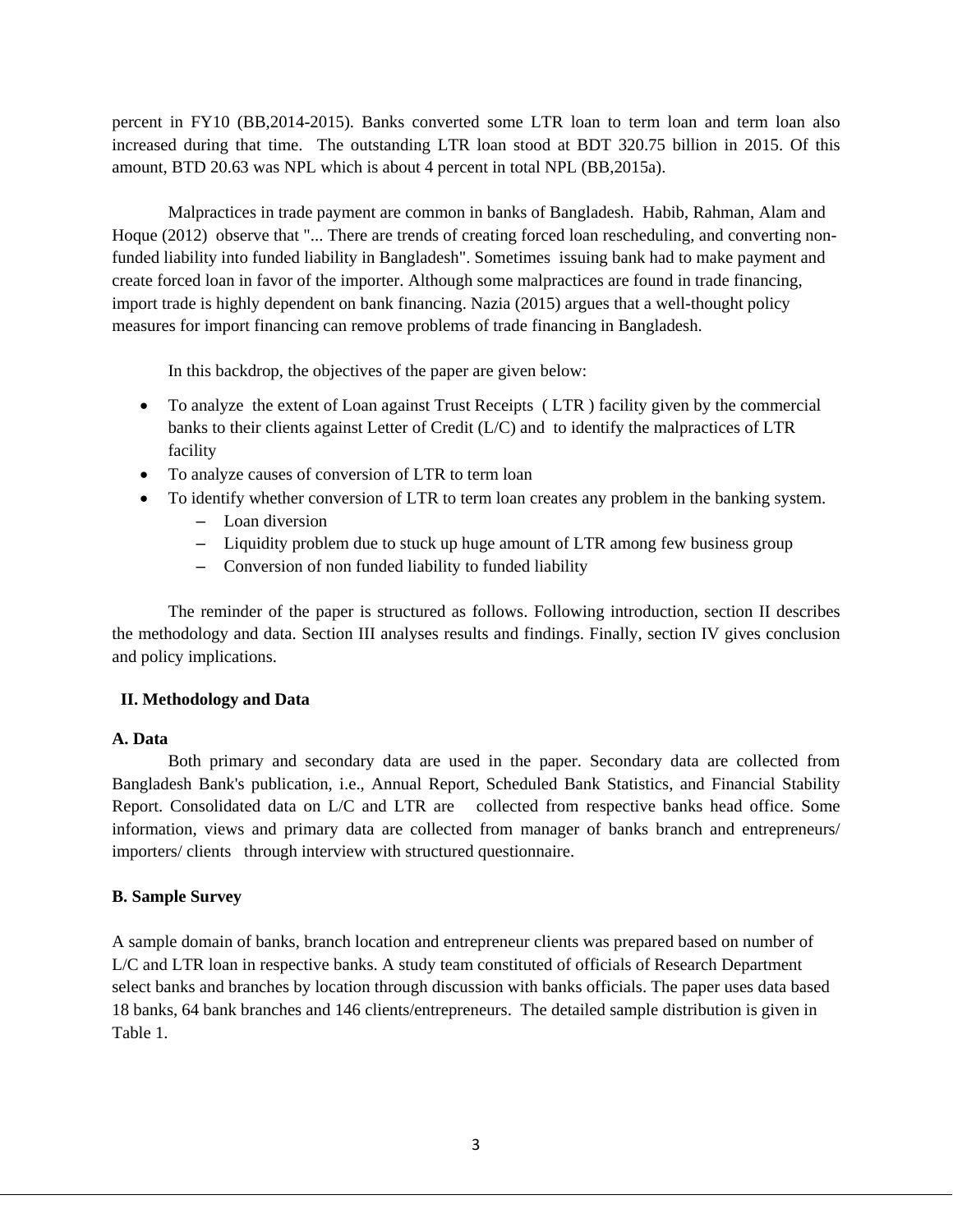| Table 1: Sample Survey of Banks, Branches, and Entrepreneurs |                |  |  |  |  |
|--------------------------------------------------------------|----------------|--|--|--|--|
| No. Banks                                                    | 18             |  |  |  |  |
| No. Branches                                                 | 64             |  |  |  |  |
| <b>Dhaka</b>                                                 | 30             |  |  |  |  |
| Chittagong                                                   | 30             |  |  |  |  |
| Sylhet                                                       | $\overline{4}$ |  |  |  |  |
| <b>No. Clients / Entrepreneurs</b>                           | 146            |  |  |  |  |
| <b>Dhaka</b>                                                 | 92             |  |  |  |  |
| Chittagong                                                   | 34             |  |  |  |  |
| Sylhet                                                       | 20             |  |  |  |  |

Source: Based on survey data collected from respective banks, 2014

#### **III. Analysis of Results and Findings**

Trade financing including export and import financing by type of banks is given in table 2. Private commercial bank including foreign banks allocated major portion of fund in trade financing followed by state own commercial bank. Import financing was dominant over export financing.

| Table 2: Share of Trade financing in Private sector Credit by Banks (%)               |                           |                             |                                    |                           |                             |                                    |  |
|---------------------------------------------------------------------------------------|---------------------------|-----------------------------|------------------------------------|---------------------------|-----------------------------|------------------------------------|--|
| <b>Types of</b><br><b>Banks</b>                                                       | <b>Trade</b><br>financing | <b>Imports</b><br>financing | <b>Exports</b><br><b>Financing</b> | <b>Trade</b><br>financing | <b>Imports</b><br>financing | <b>Exports</b><br><b>Financing</b> |  |
| 2009                                                                                  |                           |                             |                                    | 2015                      |                             |                                    |  |
| All Banks                                                                             | 38.6                      | 13.5                        | 4.41                               | 37.41                     | 10.73                       | 4.81                               |  |
| <b>SOBs</b>                                                                           | 37.26                     | 16.46                       | 7.99                               | 31.05                     | 7.62                        | 6.77                               |  |
| <b>SBs</b>                                                                            | 19.64                     | 2.61                        | 5.68                               | 18.03                     | 9.58                        | 0.97                               |  |
| <b>FCBs</b>                                                                           | 28.91                     | 14.39                       | 2.3                                | 23.94                     | 14.48                       | 1.16                               |  |
| <b>PCBs</b>                                                                           | 41.68                     | 13.59                       | 3.33                               | 40.91                     | 11.44                       | 4.69                               |  |
| Source: Scheduled Banks Statistics, Bangladesh Bank, October-December, 2009 and 2015. |                           |                             |                                    |                           |                             |                                    |  |

Importer / entrepreneurs opened both foreign and local L/C for industrial raw material, industrial goods, essential item and other item in different banks. Consolidated data on L/C collected from 40 commercial bank show that outstanding foreign L/C increased to BTD 1537.14 billion in 2013(up to September) from BTD 1163.90 in 2009. Trend in L/C opening is given in Chart 1 which shows that about 85 percent (on average) L/C is foreign.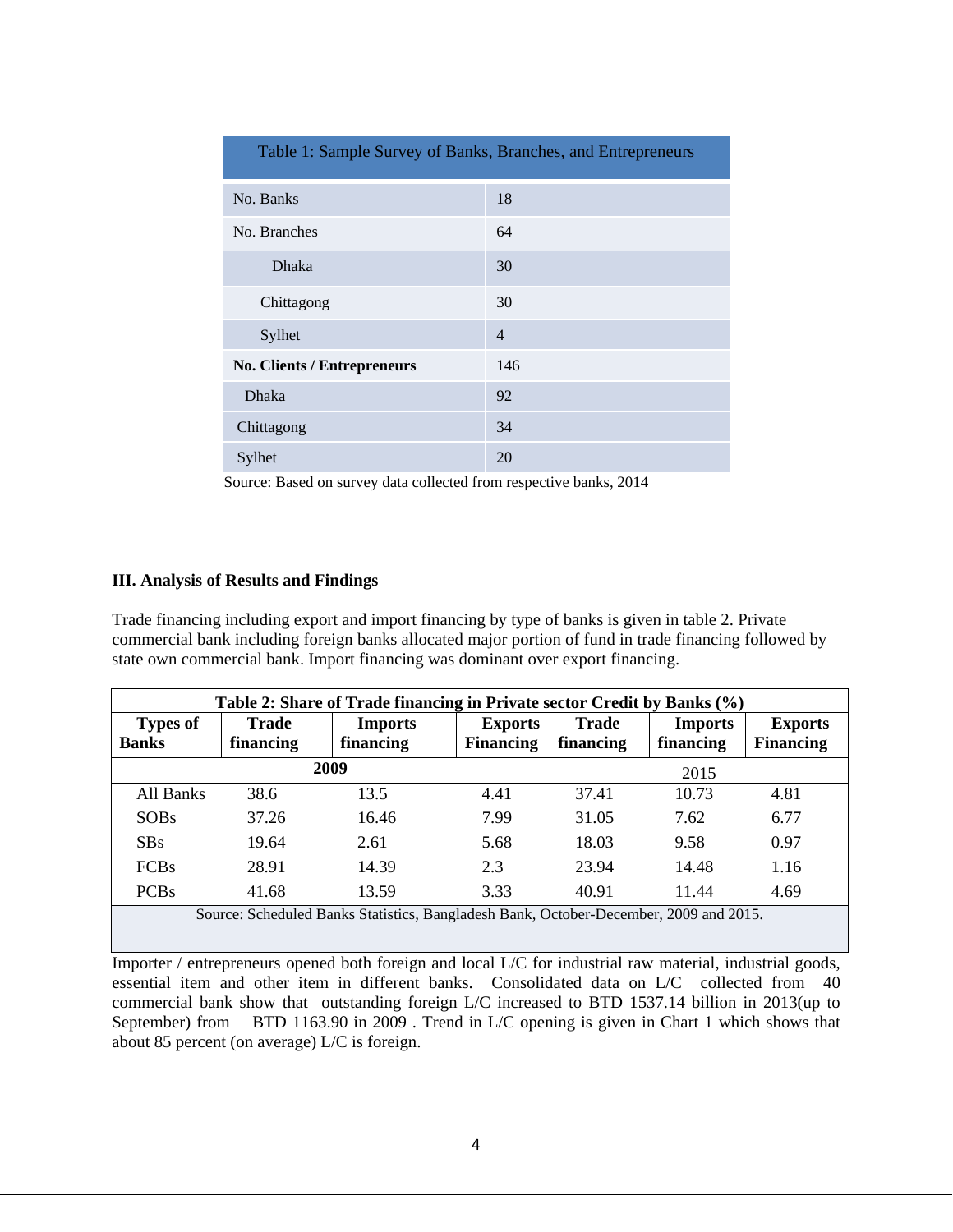Against this L/C amount banks disbursed huge amount of loan to importers /entrepreneurs. The outstanding amount of LTR loan sharply increased to BDT 1025 .59 billion in 2012 from BDT 631.07 billion in 2009 (Chart 2).



Source: Based on survey data collected from respective banks, 2014





Source: Based on survey data collected from respective banks, 2014

Many clients/ entrepreneurs/ importers did not settle their LTR loan against L/C generally within 90 days. Banks gave an opportunity to convert LTR loan to term loan. As a result, off-balance sheet asset of banks decreased but balance sheet asset increased. Total LTR stood at Tk. 483.12 billion at the end of September 2013 which is 32.82 percent of outstanding Trade financing of FY13 Chart 3).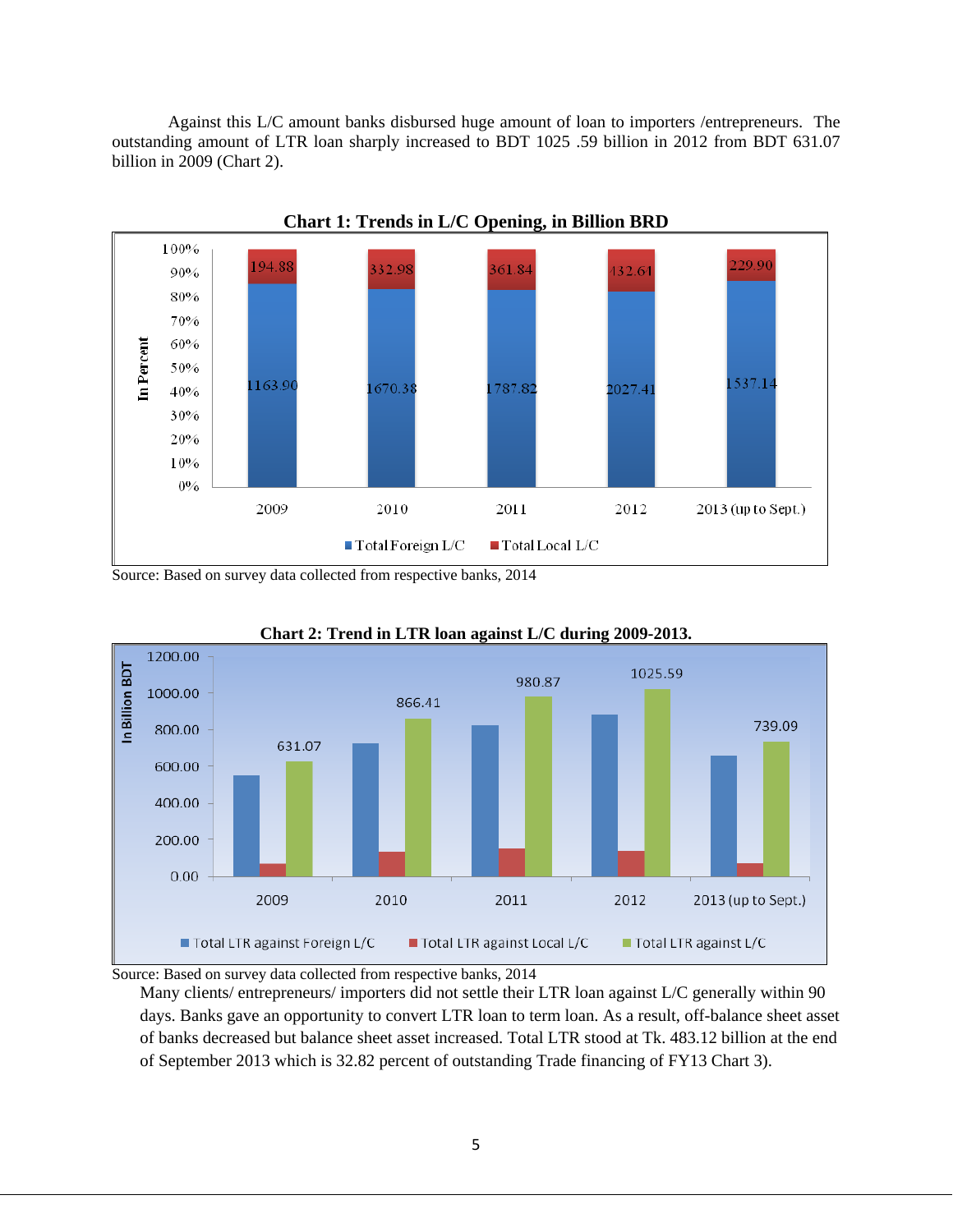At the end of September 2013, outstanding term loan stood at Tk. 93.52 billion which about 19.36 % of outstanding LTR. This outstanding term loan is about 11.76 percent of total outstanding term loan of the banking system.

 The possibility of recovering this term loan is apparently very low due to lack of adequate mortgage/security, absence of goods in the banks go-down and the fluctuation of prices of unsold goods. In many cases, importers / clients divert the fund to purchase land, to invest in stock market, to establish new industries / business etc.



**Chart 3: Trend in Outstanding LTR and Term loan during 2009-2013** 

Source: Based on survey data collected from respective banks, 2014

The survey data show that ownership of respondent who opened  $L/C$  and took loan against  $L/C$  is private limited company (47 percent), proprietorship (46 percent), and rest of public limited company, autonomous and partnership. Some of these borrowers are very influential due to close link with political party and top management of banks (Chart 4).

 As a importers, about 76 respondents are industrial commodity importers, 28 respondents are essential item importers and rest of are trading and other item importers (chart 4). The survey team collects information and discuss with those importers to find out the causes of conversion of LTR to term loan instead of paying back loan. The causes/reasons as per respondents are given in Chart 5. The results show about 48.1 percent of respondent opined that price fluctuation of commodities in both international and domestic is main reason for LTR loan default. Some importers about 16.3 percent respondent holds their imported goods for a long time for higher profit and not pay back loan. The LTR loan defaulters of importers due to exchange rate fluctuation and fund diversion are 8.7 percent and 4.8 percent respectively. The rest of importers (about 22 percent) did not specify the reason of not paying LTR loan.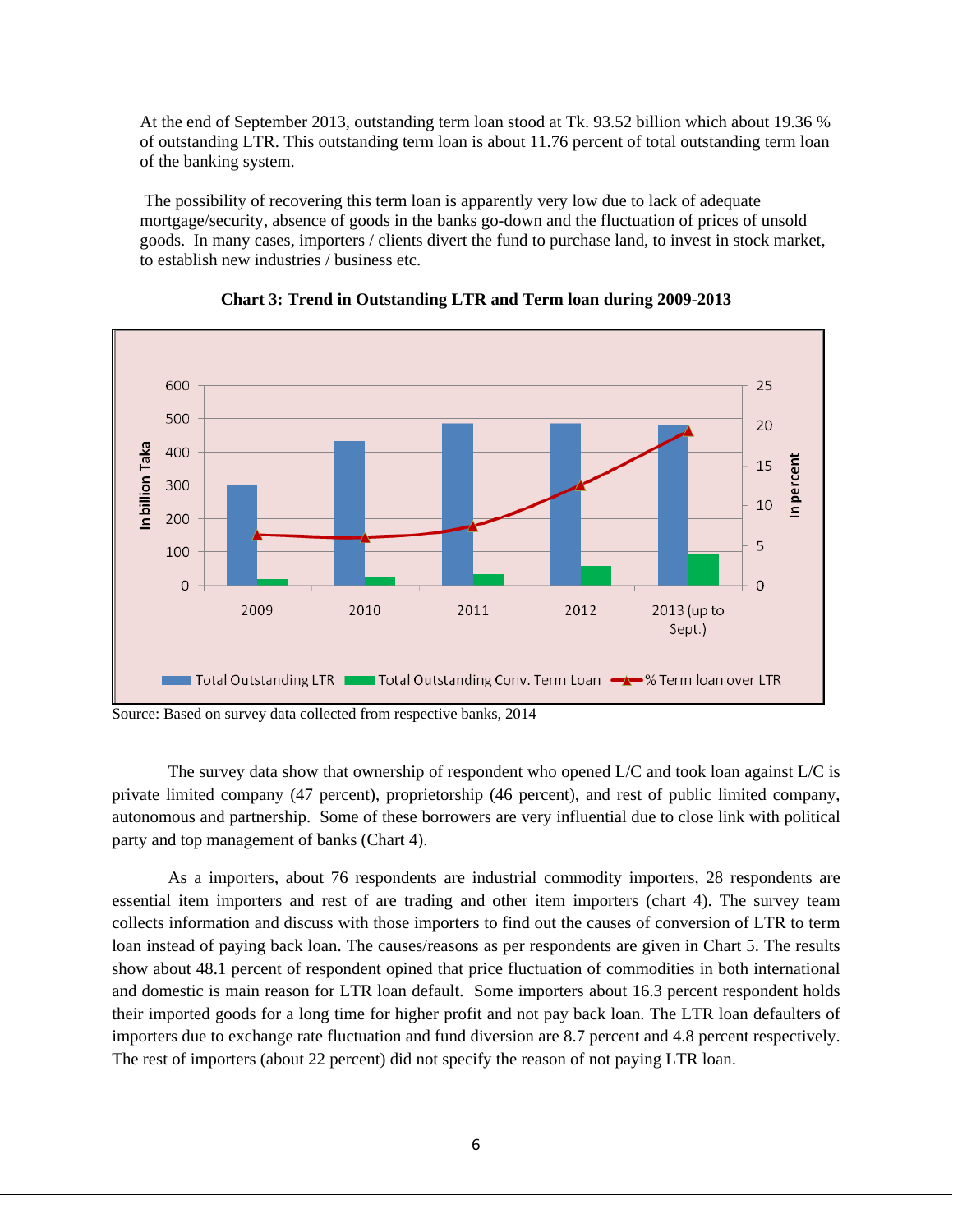

# **Chart 4: Ownership of distribution of 146 entrepreneurs'/ respondents**

Source: Based on survey data collected from respective banks, 2014



# **Chart 4: Respondents Distribution by Import category**

Source: Based on survey data collected from respective banks, 2014



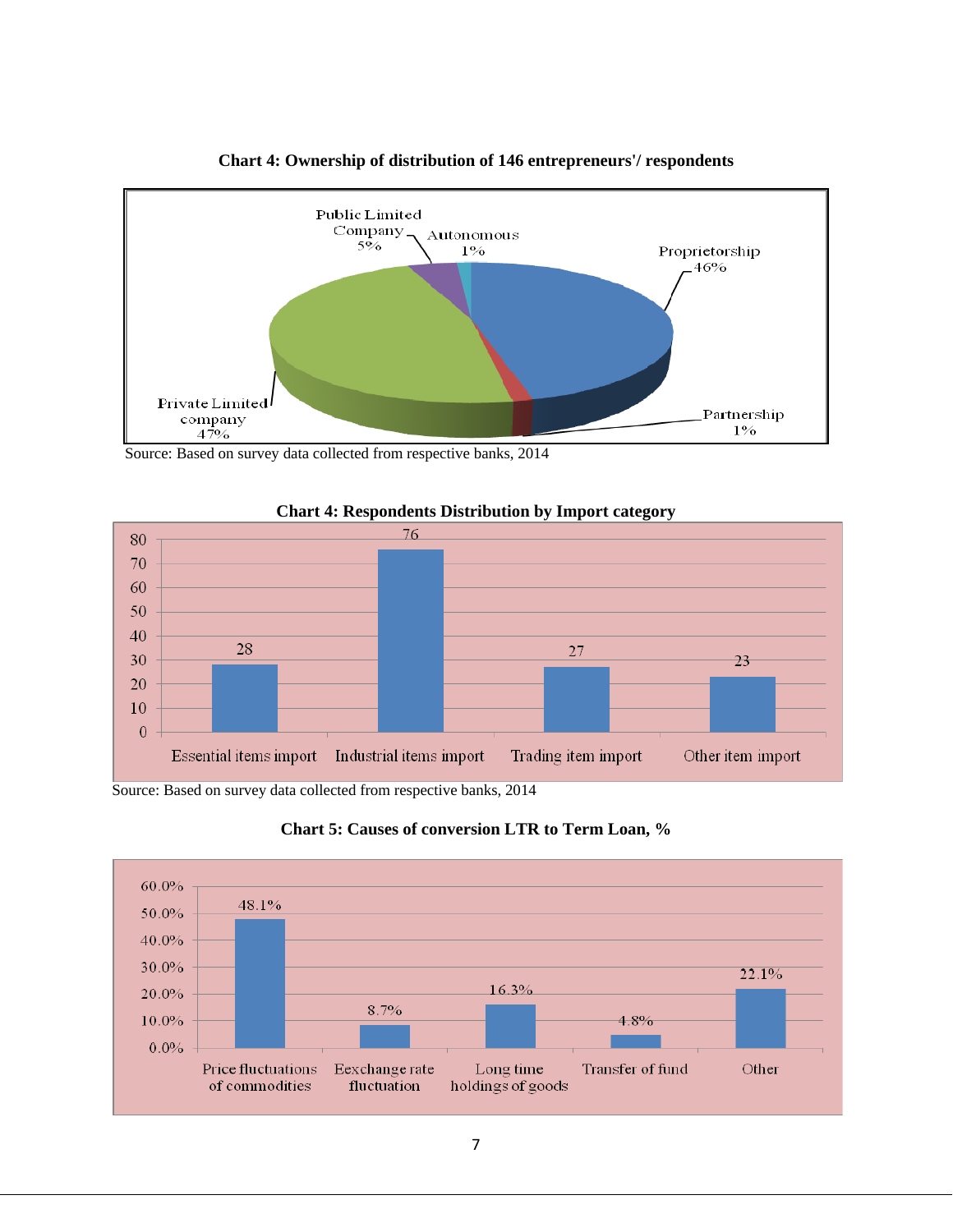Source: Based on survey data collected from respective banks, 2014

# **IV. Analysis of Major Findings**

The paper uses both primary and secondary data/info formation regarding trade financing especially LTR loan, its usages and malpractices in the banking system during 2009-2013. The paper highlights some major findings based on survey data, information collection from branch managers of respective banks, and selected importers/ entrepreneurs. The findings are as follows:

- Total LTR stood at Tk. 483.12 billion at the end of September 2013 which is 32.82 percent of outstanding Trade financing of FY13.
- At the end of September 2013, outstanding term loan stood at Tk. 93.52 billion which about 19.36 % of outstanding LTR.
- This outstanding term loan is about 11.76 percent of total outstanding term loan of the banking system.
- The possibility of recovering this term loan is apparently very low due to lack of adequate mortgage/security, absence of goods in the banks go-down and the fluctuation of prices of unsold goods.
- In many cases, importers / clients divert the fund to purchase land, to invest in stock market, to establish new industries/business etc.
- $\bullet$  It is observed that interest rate and L/C commission charge are much higher (Interest rate: 13-22) % per annum and Commission: 0.25 -0.50 % per quarter).
- One kind of evil competition has been observed among different banks branches in case of LC opening and providing LTR facilities against large groups in order to meet their profit target at branch level.
- Sometimes bank branches often open L/C and provide LTR facility as instructed by banks head office which creates a problem for branch manager to assess the clients. As a result, those LTRs are not adjusted and at a stage those LTR converted to term loan.
- It has been observed clearly that same borrower/ group is availing LTR facility from different banks due to Single Borrower Exposure Limit. But the banks have no information on loan amount from other bank, as a result borrower/ importers are repaying loan to one bank by taking loan from another bank.
- The survey team observes that the large importers (mostly defaulters) are taking stay order from the court. As a results, they get clean CIB report for eligible for further trade financing. This is a great obstacle for recovering outstanding LTR and term loan in banking sector.